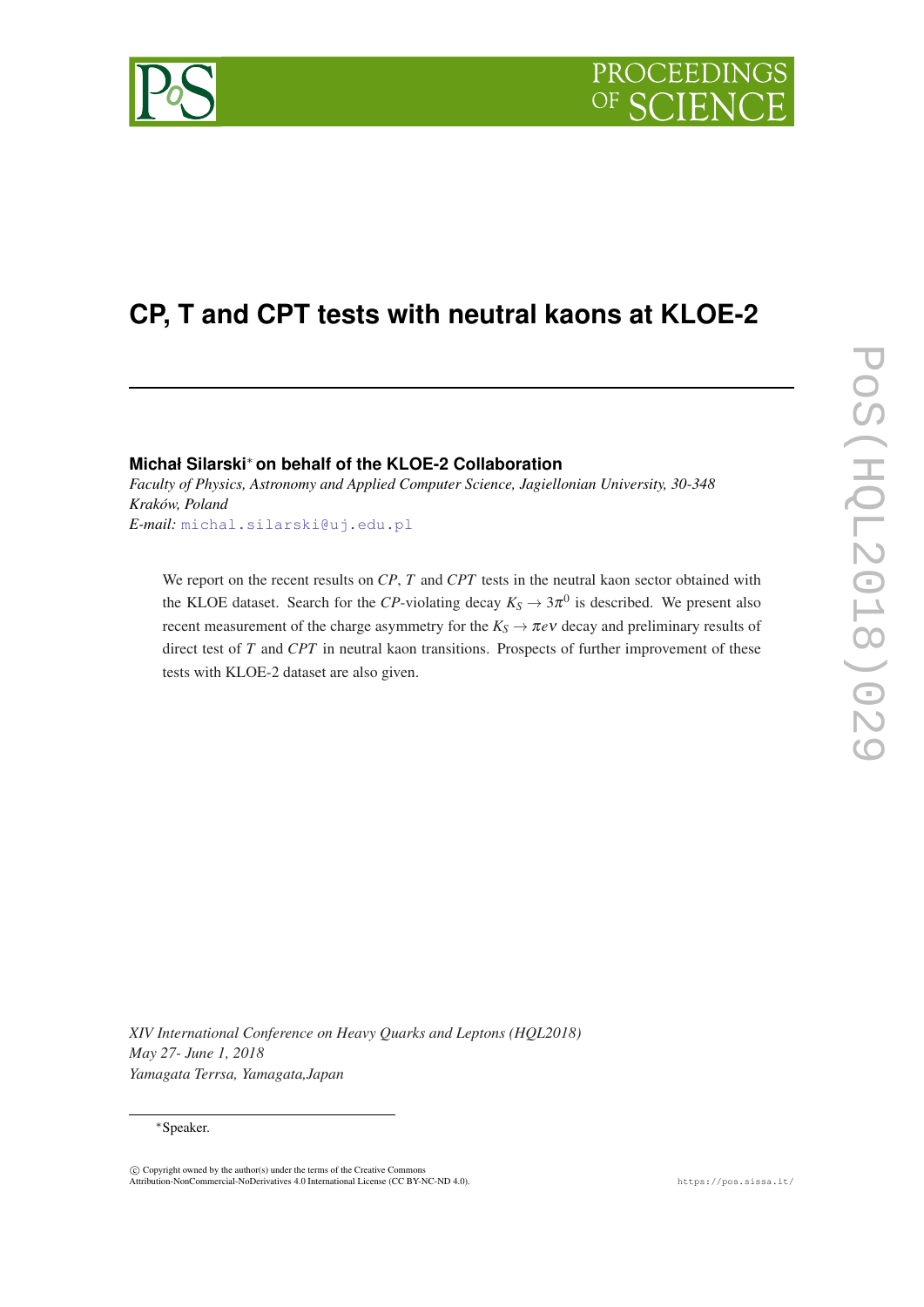## 1. Introduction

The discrete symmetries appeared to be of fundamental importance in modern physics, especially in the description of fundamental interactions. In particle physics a special role is played by the discrete symmetries of parity operation  $(P)$ , charge conjugation, reversal in time  $(T)$  and their combinations: *CP* and *CPT*. Violation of the *P*, *C* and *CP* symmetries by the weak interaction was well established in the last century. The*CP* non-conservation was initially discovered in the neutral kaon system via the decay of *K<sup>L</sup>* to two pion state [1] but there are other meson systems in which one can observe breaking of this symmetry. In recent years *CP* violation was observed in *B* meson decays, which appeared to be even stronger than for neutral kaons [2]. It was found in the  $B^0 - \bar{B}^0$ mixing [3,4] and directly in the decay amplitudes of  $B^0$  [5,6],  $B^+$  [7–9] and  $B_s^0$  [10]. The direct *CP* violation was also observed in the kaon system, even earlier than in the beauty sector [11]. Based on the Standard Model, one expects *CP* symmetry breaking also in the *D* meson system but it was not seen yet experimentally [2]. The weak interaction violates also the time reversal symmetry. Again, it has been observed only in neutral kaons (for *CP*-conjugate states) [12] and *B* decays [13].

In view of the matter-antimatter unbalance in the universe, many experiments search for new sources of discrete symmetries violation, for example in baryonic systems [14] or in the leptonic sector, in particular in positronium decays [15–17] and neutrino oscillations [18].

Despite a big experimental effort made up to now, there are still several open issues in the neutral kaon system which need experimental data. A large  $CP$  violation is expected in the rare  $K_L \rightarrow \pi^0 \nu \nu$ and  $K^+ \to \pi^+ \nu \nu$  decays which recently have been searched for by the KOTO [19] and NA62 [20] experiments. *CP* violation is still not well measured for the *K<sup>S</sup>* meson, especially in its three-pion and semileptonic decays. In this sector precise data was provided by the KLOE experiment which performed also several *CPT* tests [21–27]. In this paper we present results of latest tests of *CP*, *T* and *CPT* made using the KLOE dataset and perspectives for further improvement using data taken recently by the KLOE-2 experiment.

### 2. The KLOE experiment and its upgrade

The KLOE experiment was operated at the DAΦNE  $e^+e^-$  collider [28] working at a center of mass energy around the  $\phi$  meson mass:  $\sqrt{s} = 1019.45$  MeV. In the period 2000-2006 KLOE gathered integrated luminosity of about 2.5 fb<sup>-1</sup> at the  $\phi$  peak and around 250 pb<sup>-1</sup> at √  $\sqrt{s}$  = 1000 MeV [21]. The KLOE detector is presented schematically in Fig. [1.](#page-2-0) It consists of two main parts, a large drift chamber [29] and  $4-\pi$  lead scintillator electromagnetic calorimeter [30]. The drift chamber, 4 m in diameter and 3.3 m long, was built out of 12582 drift cells with tungsten sense wires. It is constructed out of carbon fiber composite and uses a gas mixture of helium (90%) and isobutane (10%). The drift chamber provides three-dimensional tracking with resolution in the bending plane of about 200  $\mu$ m, resolution on the z-coordinate measurement of about 2 mm and of 1 mm on the decay vertex position. Momentum of a particle is determined from the curvature of its trajectory in the magnetic field with a fractional accuracy  $\sigma_p/p = 0.4\%$  for polar angles larger than 45° [21]. The KLOE electromagnetic calorimeter covers 98% of the solid angle. It is composed in total by 88 modules forming a barrel and two side detectors. Each module is built out of 1 mm diameter scintillating fibers grouped in cells of  $4.4x4.4 \text{ cm}^2$  and embedded in 0.5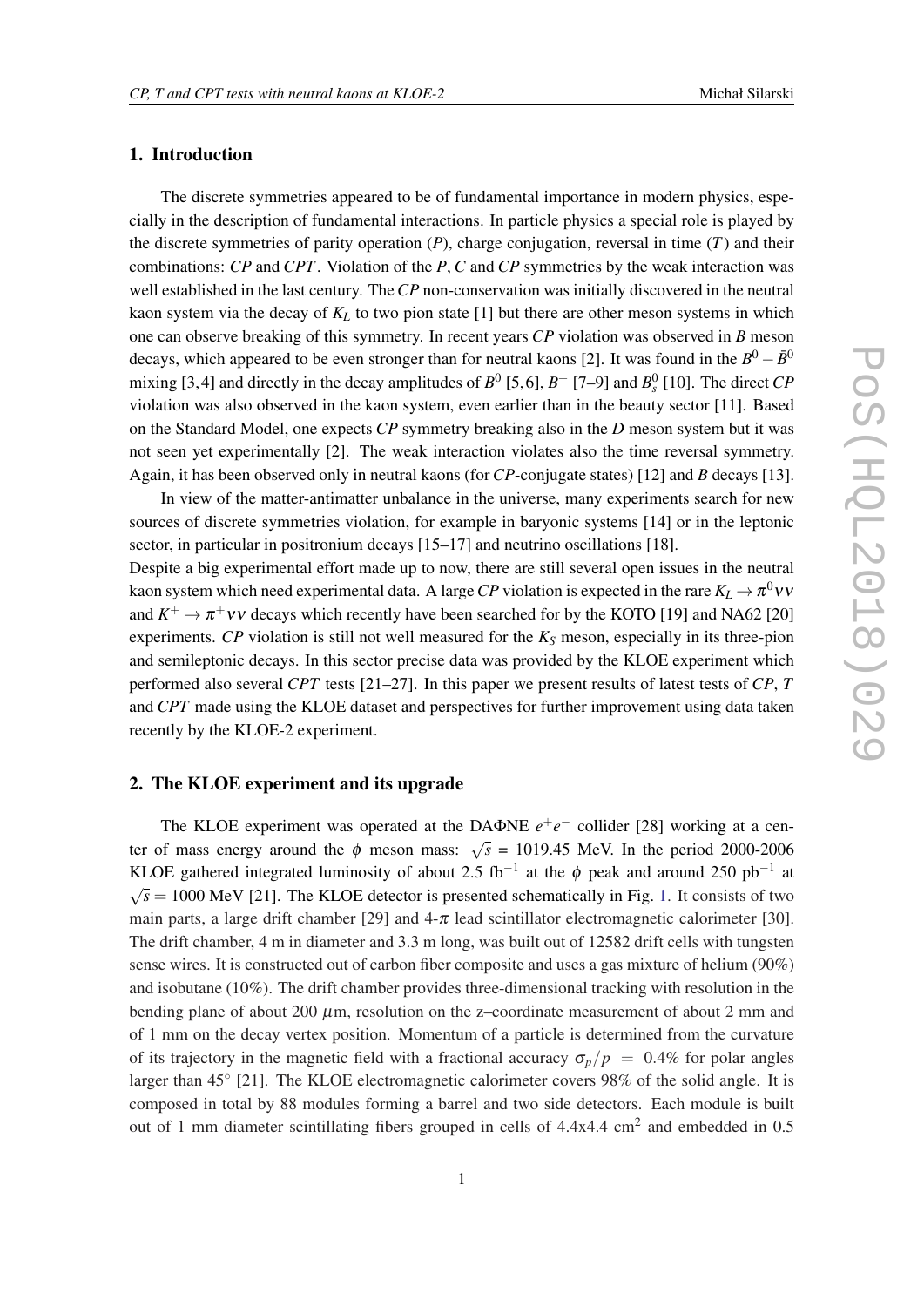<span id="page-2-0"></span>

Figure 1: Schematic view of the KLOE detector.

mm lead foils, and it is read out from both sides by photomultipliers [31]. The KLOE calorimeter allows to measure particle energies and flight times with accuracies of  $\sigma_E/E = 5.7\% / \sqrt{E[\rm GeV]}$ and  $\sigma(t) = 57 \text{ps} / \sqrt{E[\text{GeV}]} \oplus 100 \text{ ps}$ , respectively [30]. It provides also the particle hit position with accuracy of about 1 cm in the plane transverse to the fibers direction while the longitudinal coordinate precision is energy dependent:  $\sigma_z = 1.2 \text{ cm} / \sqrt{E[\text{GeV}]}$  [21,32].

To complete and extend the KLOE physics program in 2014 the KLOE-2 Collaboration started a new data-taking campaign with an upgraded detector [33]. To improve vertex reconstruction capabilities KLOE was equipped with an inner tracker [34] near the interaction region. To register electrons and positrons from the γγ interaction with energy up to around 400 MeV we have placed near the interaction point a small calorimeter. This Low Energy Tagger (LET) was built out of LYSO crystals read out by silicon photomultipliers [35]. The second detector supporting the  $\gamma\gamma$ physics studies, High Energy Tagger (HET), was inserted inside the machine lattice about 11 m away from the KLOE interaction point providing measurement of the displacement of the scattered leptons with respect to the main orbit. This position-sensitive detector consists of 30 small BC418 scintillators  $3x3x5$  mm<sup>3</sup>, which provides spatial resolution of 2 mm (corresponding to momentum resolution of ∼1 MeV/c) [36]. Two additional calorimeters, QCALT and CCALT, were installed to increase the KLOE acceptance. QCALT covers a region of DAΦNE quadrupoles and it is composed of five layers of 5 mm thick scintillator plates alternated with 3.5 mm thick tungsten slabs, for a total depth of 4.75 cm [37]. The crystal calorimeter CCALT is placed near the interaction point to increase the KLOE acceptance in the low polar angle region down to 8°. The basic layout consists of two small barrels of LYSO crystals with SiPM readout [38].

The KLOE-2 data-taking campaign was concluded in 2018 with an integrated luminosity  $L_{int}$ 5.5 fb−<sup>1</sup> which, together with the old KLOE dataset, constitutes the biggest sample collected at the  $\phi$  mass peak. Taking into account the entanglement of kaons originating from the  $\phi$  meson decays and the possibility to tag one kaon with a decay or interaction of the other, KLOE-2 has a unique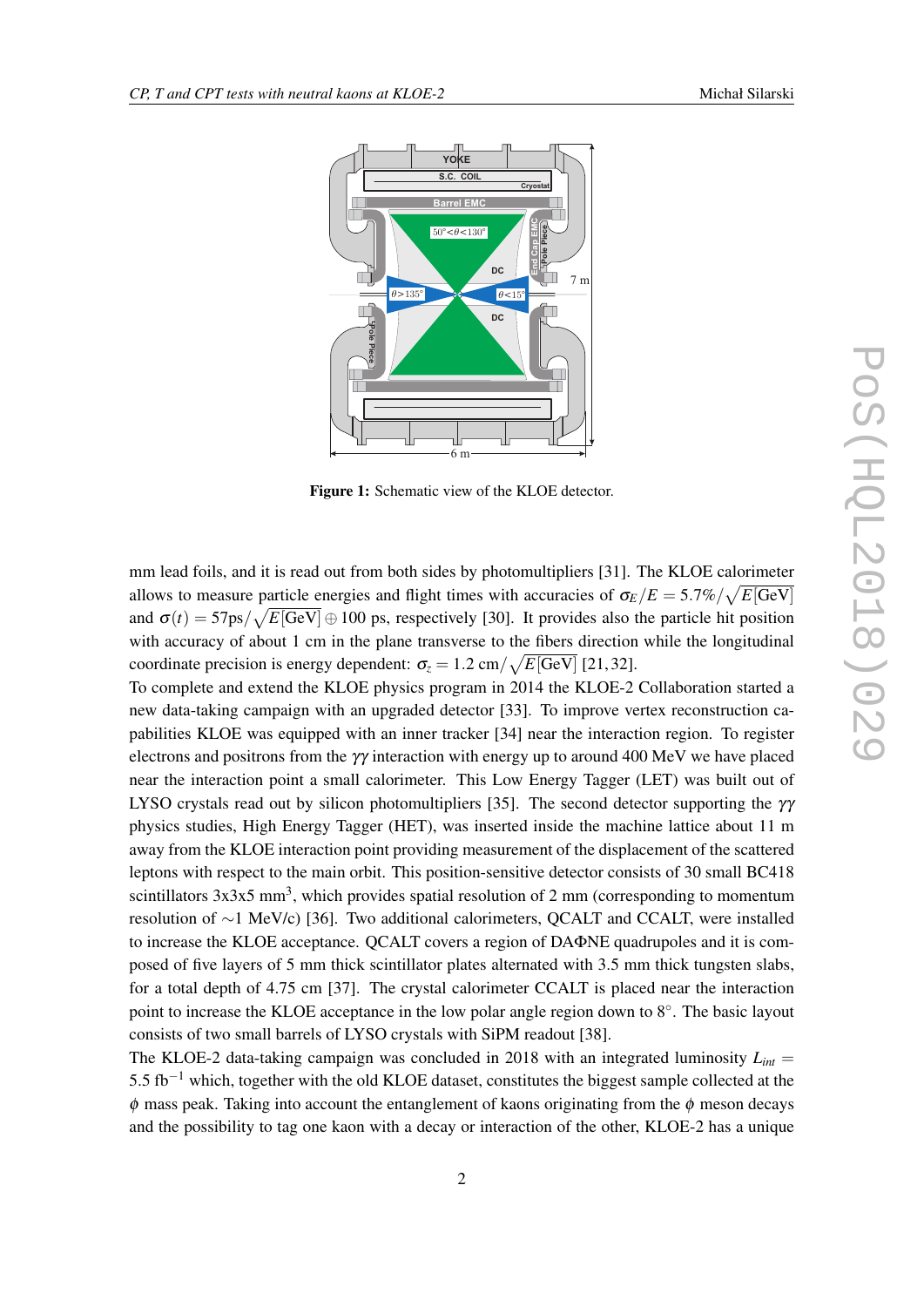opportunity to test discrete symmetries in the kaon sector with a very high precision.

## 3. Recent results on CP, T and CPT tests and perspectives for the KLOE-2

The studies of the neutral kaon system with the KLOE data were focused in last years on measurement of the *CP*-violating  $K_S \rightarrow 3\pi$  decays [23] and tests of the *CPT*, *T* and Lorentz symmetries via the determination of charge asymmetry for the  $K_S \to \pi e \nu$  decay [39] and studies of the entanglement of the  $K_S$  and  $K_L$  states [24].

### 3.1 Search for the  $K_S \rightarrow 3\pi$  decays

 $K_S$  decays into three-pion final states are still poorly known, the current value of the  $K_S \rightarrow$  $\pi^+\pi^-\pi^0$  branching fraction amounts to  $BR(K_S \to \pi^+\pi^-\pi^0) = (3.5^{+1.1}_{-0.9}) \cdot 10^{-7}$  [2], and the  $K_S \to$ 3 $\pi^0$  has never been observed. The  $|\pi^+\pi^-\pi^0\rangle$  final state can be produced in neutral kaon decays with violation of the *CP* symmetry (for isospin  $I = 1$  and  $I = 3$ ) and without  $(I = 0$  and  $I = 2$ ). The latter decays are strongly suppressed by the centrifugal barrier effects [2]. Anyhow, the two kinds of final states can be separated by the analysis of the  $\pi^+\pi^-\pi^0$  Dalitz plot, thus allowing the determination of the  $K_S$  to  $K_L$  decay amplitude ratio  $\eta_{+-0} = \frac{A(K_S \to \pi^+ \pi^- \pi^0)}{A(K_S \to \pi^+ \pi^- \pi^0)}$  $\frac{A(K_S \to \pi^+ \pi^- \pi^0)}{A(K_L \to \pi^+ \pi^- \pi^0)} \cong \varepsilon + \varepsilon'_{+-0}$ , where  $\varepsilon$ indicates the  $K_S$  *CP* impurity and  $\varepsilon$  $\mathbf{F}_{+-0}$  is the contribution of the direct *CP*-violating term [31]. In the case of  $|\pi^0\pi^0\pi^0\rangle$  final state, only isospin *I* = 1 or *I* = 3 is allowed and the  $K_S \to 3\pi^0$  decay is a purely *CP* violating process, for which one defines the analogous ratio:  $\eta_{000} = \frac{A(K_S \to \pi^0 \pi^0 \pi^0)}{A(K_S \to \pi^0 \pi^0 \pi^0)}$  $\frac{A(K_S \to \pi^0 \pi^0 \pi^0)}{A(K_L \to \pi^0 \pi^0 \pi^0)} \cong \bm{\mathcal{E}} +$  $\varepsilon'_{000}$ . As mentioned the  $K_S \to 3\pi^0$  decay was not yet observed and the Standard Model prediction of its branching fraction is about  $2 \cdot 10^{-9}$  [40].

KLOE has searched for the  $K_S\to 3\pi^0$  and set the best upper limit on  $|\eta_{000}|$  and branching ratio for this decay. The measurement was based on tagging the  $K_S$  with the interaction of the  $K_L$  meson in the KLOE calorimeter. The signal signature was composed then by six prompt  $\gamma$  quanta originating from the interaction point. Background for this process was composed mainly by the  $K_S \to 2\pi^0$ with two reconstructed photons originating from shower splitting in the calorimeter or accidental coincidence with DAΦNE background. After the whole analysis chain we have found no candidate events in the signal region for both data and Monte Carlo background simulation. This corresponds to the upper limit on the branching fraction  $BR(K_S \to 3\pi^0) \leq 2.6 \times 10^{-8}$  at 90% C.L. which can be translated into a limit on the amplitude ratio:  $|\eta_{000}| = |00\% \text{ CL}$  [22] With the additional data as lasted with  $A(K_S \rightarrow 3\pi^0)$  $\overline{A(K_L \rightarrow 3\pi^0)}$  $=\sqrt{\frac{\tau_L}{\tau_S}}$ τ*S*  $BR(K_S \rightarrow 3\pi^0)$  $\frac{BR(K_S \to 3\pi^0)}{BR(K_L \to 3\pi^0)} \leq 0.0088$  at 90% C.L. [23]. With the additional data collected with the KLOE-2 detector we expect to further improve the sensitivity of this search by the combined analysis of both datasets.

## 3.2 Measurement of the charge asymmetry for the  $K_S \rightarrow \pi e \nu$  decay

Semileptonic neutral kaon decays provide tests of many fundamental aspects of the Standard Model, including the*CP* and*CPT* symmetries [27]. The charge asymmetries for *K<sup>S</sup>* and *K<sup>L</sup>* defined as:

$$
A_{S,L} = \frac{\Gamma(K_{S,L} \to \pi^- e^+ \nu) - \Gamma(K_{S,L} \to \pi^+ e^- \bar{\nu})}{\Gamma(K_{S,L} \to \pi^- e^+ \nu) + \Gamma(K_{S,L} \to \pi^+ e^- \bar{\nu})}
$$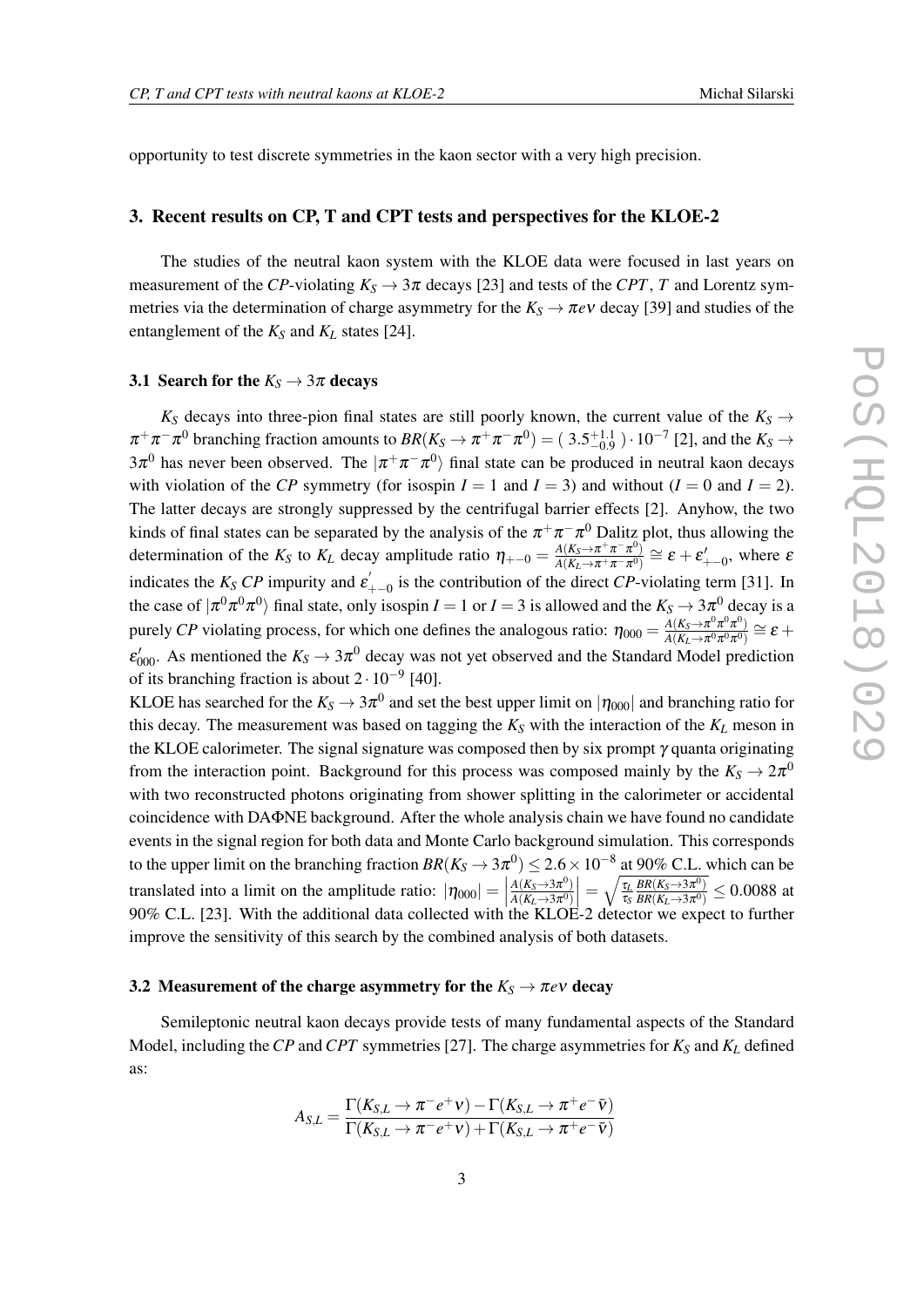are sensitive to *CP* violation [39]. If *CPT* symmetry is exact the two asymmetries are expected to be identical and equal to the degree of the *CP* impurity in the kaon mixing [39]:

$$
A_S = A_L = 2 \operatorname{Re}(\varepsilon) \simeq 3 \times 10^{-3} .
$$

The sum and difference of *A<sup>S</sup>* and *A<sup>L</sup>* can be parametrized as:

$$
A_S + A_L = 4[Re(\varepsilon) - Re(y)]
$$
  

$$
A_S - A_L = 4[Re(\delta) + Re(x_-)],
$$
  
(3.1)

where non-zero values of  $\delta$ ,  $Re(y)$  and  $Re(x_+)$  correspond to *CPT* violation in the kaon mass matrix,  $\Delta S = \Delta Q$  and  $\Delta S \neq \Delta Q$  decay amplitudes, respectively.

*A*<sub>L</sub> has been measured by the KTeV Collaboration with a good precision:  $A_L = (3.322 \pm 0.058_{stat} \pm 0.058_{stat} \pm 0.058_{stat} \pm 0.058_{stat} \pm 0.058_{stat} \pm 0.058_{stat} \pm 0.058_{s}$  $(0.047_{syst}) \times 10^{-3}$  [41]. The best measurement of its counterpart,  $A_S$ , has been performed by KLOE using 410 pb<sup>-1</sup> of integrated luminosity with an uncertainty dominated by the statistical uncertainty [27, 39]. Recently, an analogous analysis was performed on the rest of the KLOE sample. Again the  $K_S$  sample was obtained by tagging with the  $K_L$  interaction in the calorimeter. The selection of  $K_S \to \pi e \nu$  decays was then performed asking for events with reconstructed vertex formed by two tracks with opposite curvature close to the  $e^+e^-$  interaction point. Both reconstructed tracks had to be associated with clusters in the calorimeter, which allowed to identify the charged particles using the Time-Of-Flight technique. The main source of background originated from the  $K_S \to \pi^+ \pi^-$  decays and charged kaons. The best separation between the signal and background components was obtained with the variable:  $M^2(e) = (E_{K_S} - E_{\pi} - p_{miss})^2 - \vec{p}_e^2$ , where  $p_{miss} = |\vec{p}_{K_S} - \vec{p}_e - \vec{p}_{\pi}|$ .  $\vec{p}_e$  denotes the measured momentum of lepton and  $E_{K_S}$  and  $\vec{p}_{K_S}$  are the  $K_S$  energy and momentum, respectively. Analogously  $E_{\pi}$  and  $\vec{p}_{\pi}$  stand for energy and momentum of the identified pion. For the signal events this variable peaks close to zero (see Figure [2](#page-5-0)) [39]. A data sample of  $K_L \to \pi e \nu$  decay tagged by the  $K_S \to \pi^0 \pi^0$  was used as a control sample. The obtained *A<sup>S</sup>* value was combined with the older KLOE result yielding the following number [39]:

$$
A_S = (-3.8 \pm 5.0_{stat} \pm 2.6_{syst}) \times 10^{-3} .
$$

Taking into account the experimental estimations of  $A<sub>S</sub>$  and  $A<sub>L</sub>$  we have also computed values of the *CPT* violation parameters [39]:

Re(*x*−) = (−2.0±1.4)×10−<sup>3</sup> , Re(*y*) = (1.7±1.4)×10−<sup>3</sup> ,

As one can see, the dominant uncertainty of these results are still statistical and we expect further improvement with the additional KLOE-2 data.

#### 3.3 Direct test of *T* and *CPT* in neutral kaon transitions

Besides the test of the time reversal symmetry done by the CPLEAR Collaboration for *CP*conjugate neutral kaon states [12], one can perform direct test of *T* and *CPT* symmetries using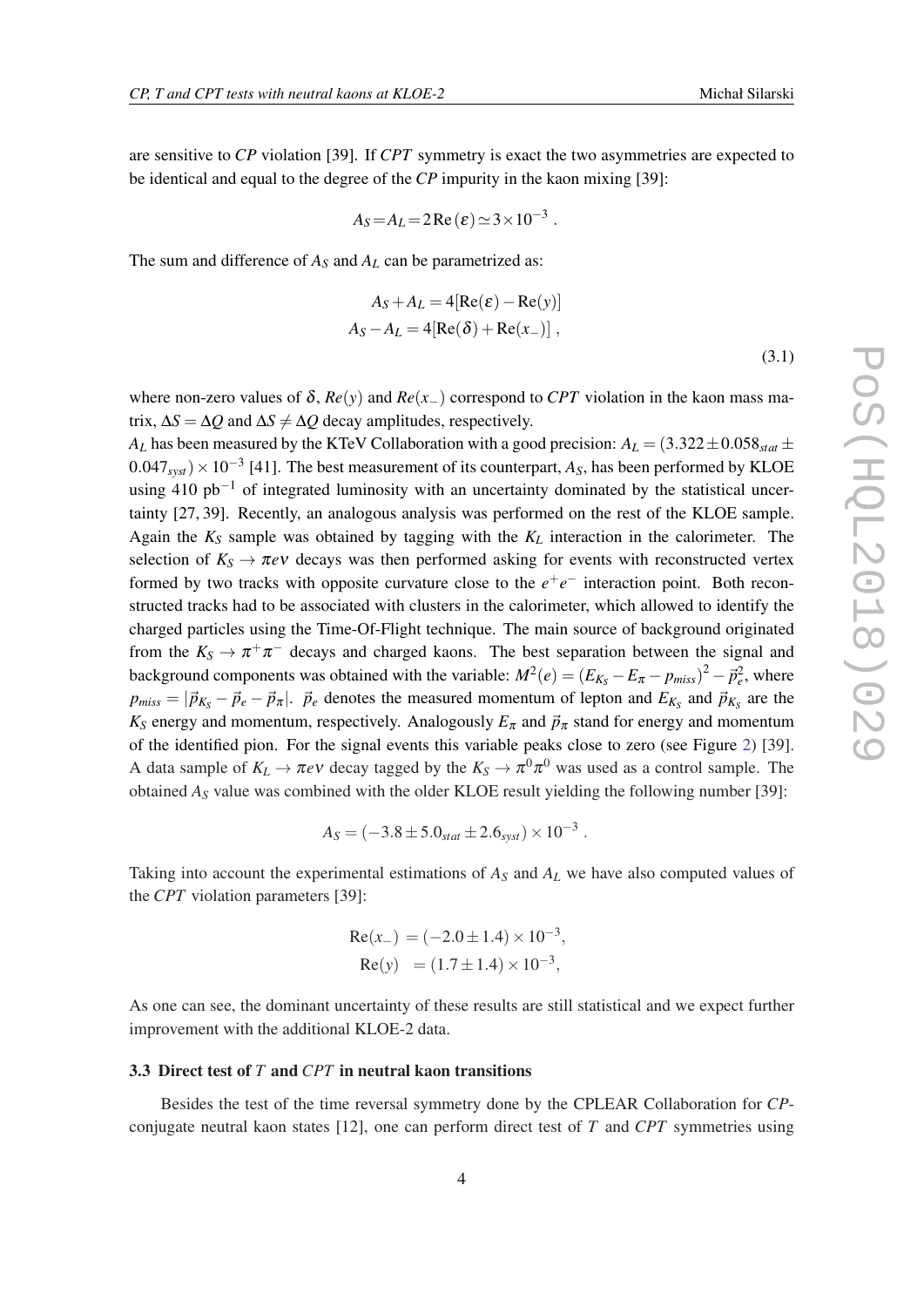<span id="page-5-0"></span>

Figure 2:  $M^2(e)$  distribution for data (black points) and fitted MC simulations (dotted histogram) for the two semileptonic *K<sup>S</sup>* decays used to construct *AS*. The individual MC contributions are superimposed in the plots. Figure adapted from [39].

kaon transitions between their pure flavour *K*,  $\bar{K}$  and *CP*-definite states { $K_{+}$ ,  $K_{-}$ } [42–44]. The strangeness states can be identified by semileptonic decays  $K \to \pi^- e^+ \nu$  and  $\bar{K} \to \pi^+ e^- \bar{\nu}$  while *K*<sub>+</sub> and *K*<sub>−</sub> should decay into two (*K*<sub>+</sub>  $\rightarrow \pi^+\pi^-$ ) and three pions (*K*<sub>−</sub>  $\rightarrow$  3 $\pi^0$ ). The initial state of the kaon undergoing the transition is known from the decay of its quantum-entangled partner (see Fig. 3) [42]. One can define the following ratios of probabilities of mentioned transitions as a



Figure 3: A scheme of the principle of the direct *CPT* test in neutral kaon transitions. The  $K^0 \to K^$ transition is identified by the semileptonic decay of  $\bar{K}^0$  and the  $3\pi^0$  in the final state (a). The *CPT* conjugate transition can be found by looking for the same semileptonic state accompanied by the  $K_+ \to \pi^+ \pi^-$  decay (b).

function of the decay time difference for the two kaons:

$$
R_{2,CPT}(\Delta t) \sim P(K \to K_-)/P(K_- \to \bar{K})
$$
  

$$
R_{4,CPT}(\Delta t) \sim P(\bar{K} \to K_-)/P(K_- \to K)
$$

The asymptotic values of  $R_{2,CPT}$  and  $R_{4,CPT}$  for  $\Delta t \gg \tau_S$  (where  $\tau_S$  denotes the  $K_S$  lifetime) are sensitive to the *T* violation, while their ratio is related to the *CPT* violation parameters [44]:

$$
\frac{R_{2,CPT}(\Delta t \gg \tau_S)}{R_{4,CPT}(\Delta t \gg \tau_S)} = 1 - 8\text{Re}(\delta) - 8\text{Re}(x_-) \ . \tag{3.2}
$$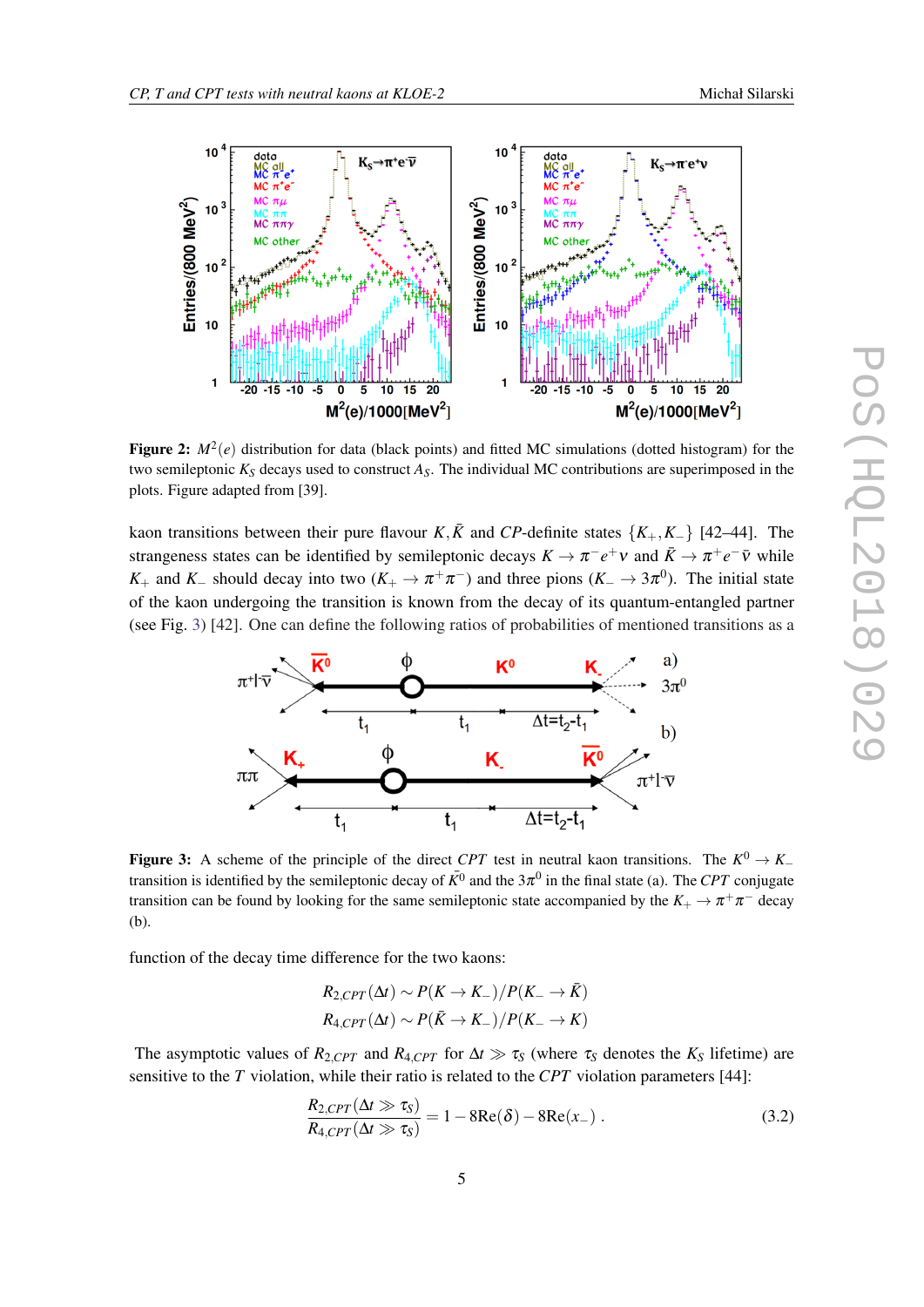

Figure 4: Preliminary distribution of the *CPT*-asymmetric double ratio  $R_{2,CPT}/R_{4,CPT}$  obtained with the KLOE data. Figure adapted from [42].

Measurement of the  $R_{2, CPT}$  and  $R_{4, CPT}$  ratios has been performed on the full KLOE dataset. The analysis was performed for two classes of events. The first one with early kaon decay into a semileptonic final state with two tracks registered in the KLOE drift chamber, and a later kaon decay into 3 $\pi^0$  resulting in up to 6 $\gamma$  quanta [45]. The other class constituted events with an early kaon decay into two charged pions with two tracks originating close to the  $\phi$  decay point, and a later semileptonic decay. Preliminary results of this analysis are presented in Fig. 4. With the KLOE-2 data sample we expect to reach a precision of about  $10^{-3}$  on  $R_{2,CPT}/R_{4,CPT}$ .

## 4. Summary

Studies of the discrete symmetries are of great importance in view of understanding many fundamental issues of astrophysics and particle physics, including the asymmetry of matter and antimatter in the Universe. KLOE has significantly contributed to the understanding of the *CP* violation in the kaon sector and provided many tests of other symmetries conservation, especially *CPT*. The new data gathered by the KLOE-2 Collaboration combined with the old dataset enables further improvement of the discrete symmetries studies in the neutral kaon sector.

### Acknowledgments

We warmly thank our former KLOE colleagues for the access to the data collected during the KLOE data taking campaign. We thank the DAΦNE team for their efforts in maintaining low background running conditions and their collaboration during all data taking. We want to thank our technical staff: G.F. Fortugno and F. Sborzacchi for their dedication in ensuring efficient operation of the KLOE computing facilities; M. Anelli for his continuous attention to the gas system and detector safety; A. Balla, M. Gatta, G. Corradi and G. Papalino for electronics maintenance; C. Piscitelli for his help during major maintenance periods. This work was supported in part by the Polish National Science Centre through the Grants No. 2013/11/B/ST2/04245, 2014/14/E/ST2/00262, 2014/12/S/ST2/00459, 2016/21/N/ST2/01727, 2016/23/N/ST2/01293, 2017/26/M/ST2/00697.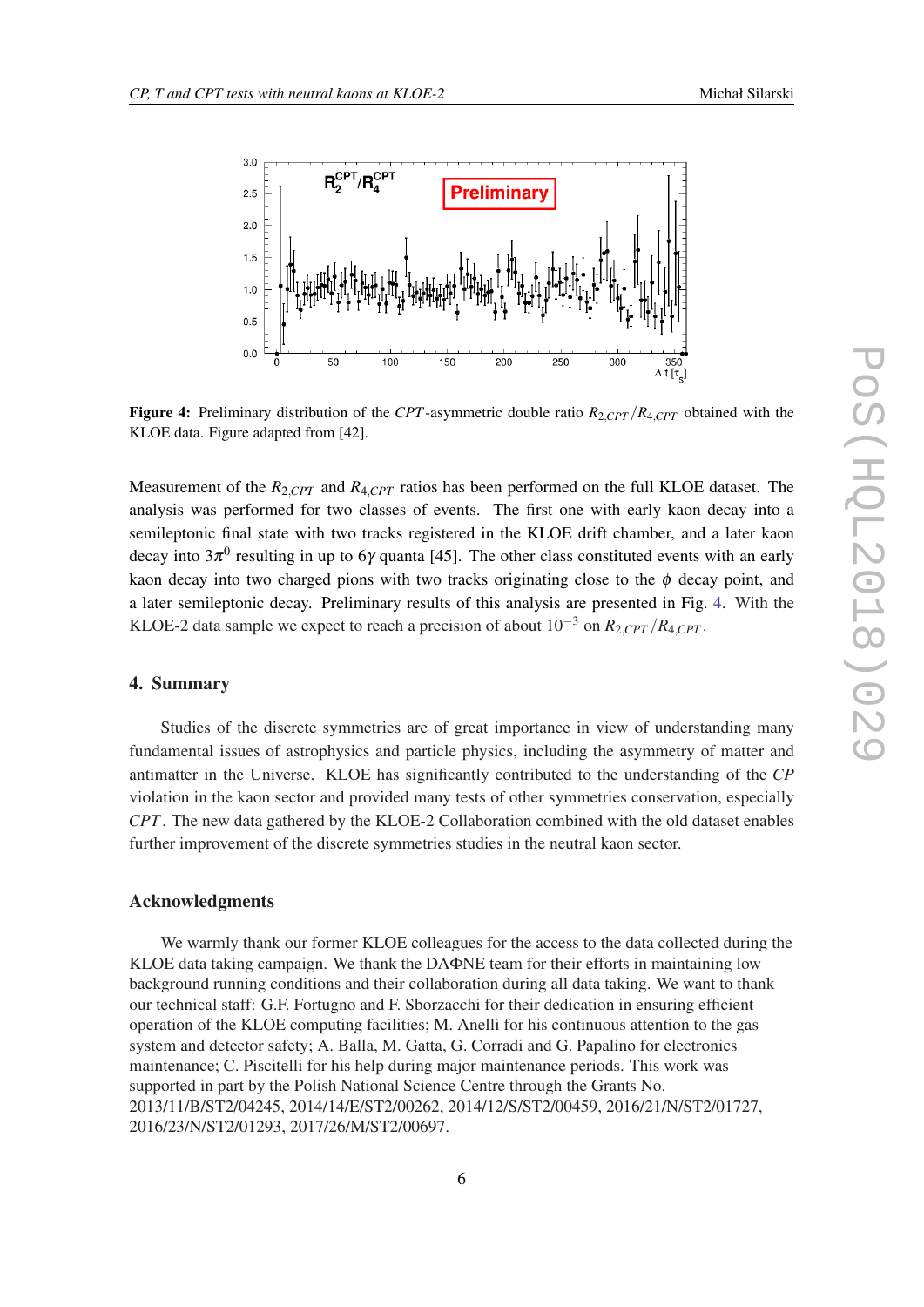#### References

- [1] J. H. Christenson, J. W. Cronin, V. L. Fitch, R. Turlay *Evidence for the*  $2\pi$  *Decay of the*  $K_2^0$  *Meson*, *Phys. Rev. Lett.* 13, (1964) 138.
- [2] M. Tanabashi et al. (Particle Data Group) *The Review of Particle Physics (2018) 233*, *Phys. Rev. D* 98, (2018) 030001.
- [3] B. Aubert *et al.* [BaBar Collaboration], *Observation of CP violation in the B*<sup>0</sup> *meson system*, *Phys. Rev. Lett.* 87 (2001) 091801 [hep-ex/0107013].
- [4] K. Abe *et al.* [Belle Collaboration], *Observation of large CP violation in the neutral B meson system*, *Phys. Rev. Lett.* 87 (2001) 091802 [hep-ex/0107061].
- [5] B. Aubert *et al.* [BaBar Collaboration], *Observation of direct CP violation in*  $B^0 \to K^+\pi^-$  *decays*, *Phys. Rev. Lett.* 93 (2004) 131801 [hep-ex/0407057].
- [6] Y. Chao *et al.* [Belle Collaboration], *Evidence for direct CP violation in*  $B^0 \to K^+\pi^-$  *decays, Phys. Rev. Lett.* 93 (2004) 191802 [hep-ex/0408100].
- [7] A. Poluektov *et al.* [Belle Collaboration], *Evidence for direct CP violation in the decay*  $B \to D(*)K$ ,  $D \to K_S \pi^+ \pi^-$  and measurement of the CKM phase  $\phi_3$ , Phys. Rev. D **81** (2010) 112002 [arXiv:1003.3360 [hep-ex]].
- [8] P. del Amo Sanchez *et al.* [BaBar Collaboration], *Measurement of CP observables in*  $B^{+-}$   $\rightarrow$  *D<sub>CP</sub>K*<sup>+–</sup> *decays and constraints on the CKM angle γ, Phys. Rev. D* **82** (2010) 072004 [arXiv:1007.0504 [hep-ex]].
- [9] R. Aaij *et al.* [LHCb Collaboration], *Observation of CP violation in*  $B^{\pm} \to DK^{\pm}$  *decays, Phys. Lett. B* 712 (2012) 203, Erratum: [*Phys. Lett. B* 713 (2012) 351] [arXiv:1203.3662 [hep-ex]].
- [10] R. Aaij *et al.* [LHCb Collaboration], *First observation of CP violation in the decays of*  $B_s^0$  *mesons*, *Phys. Rev. Lett.* 110 (2013) 221601 [arXiv:1304.6173 [hep-ex]].
- [11] A. Alavi-Harati *et al.* [KTeV Collaboration]], *Observation of Direct CP Violation in*  $K_{S,I} \rightarrow \pi \pi$ *Decays*, *Phys. Rev. Lett.* 83 (1999) 22 [hep-ex/9905060].
- [12] A. Angelopoulos *et al.* [CPLEAR Collaboration], *First direct observation of time reversal noninvariance in the neutral kaon system*, *Phys. Lett.* B 444 (1998) 43.
- [13] J. P. Lees *et al.* [BaBar Collaboration], *Observation of Time Reversal Violation in the B*<sup>0</sup> *Meson System*, *Phys. Rev. Lett.* 109 (2012) 211801 [arXiv:1207.5832 [hep-ex]].
- [14] R. Aaij *et al.* [LHCb Collaboration], *Measurement of matter-antimatter differences in beauty baryon decays*, *Nature Phys.* 13 (2017) 391 [arXiv:1609.05216 [hep-ex]].
- [15] D. Kaminska ´ *et al.* [J-PET Collaboration], *A feasibility study of ortho-positronium decays measurement with the J-PET scanner based on plastic scintillators*, *Eur. Phys. J. C* 76 (2016) 445 [arXiv:1607.08588 [physics.ins-det]].
- [16] P. Moskal *et al.* [J-PET Collaboration], *Potential of the J-PET detector for studies of discrete symmetries in decays of positronium atom - a purely leptonic system*, *Acta Phys. Polon. B* 47 (2016) 509 [arXiv:1602.05226 [nucl-ex]].
- [17] T. Yamazaki, T. Namba, S. Asai and T. Kobayashi, *Search for CP violation in Positronium Decay*, *Phys. Rev. Lett.* 104 (2010) 083401 Erratum: [*Phys. Rev. Lett.* 120 (2018), 239902] [arXiv:0912.0843 [hep-ex]].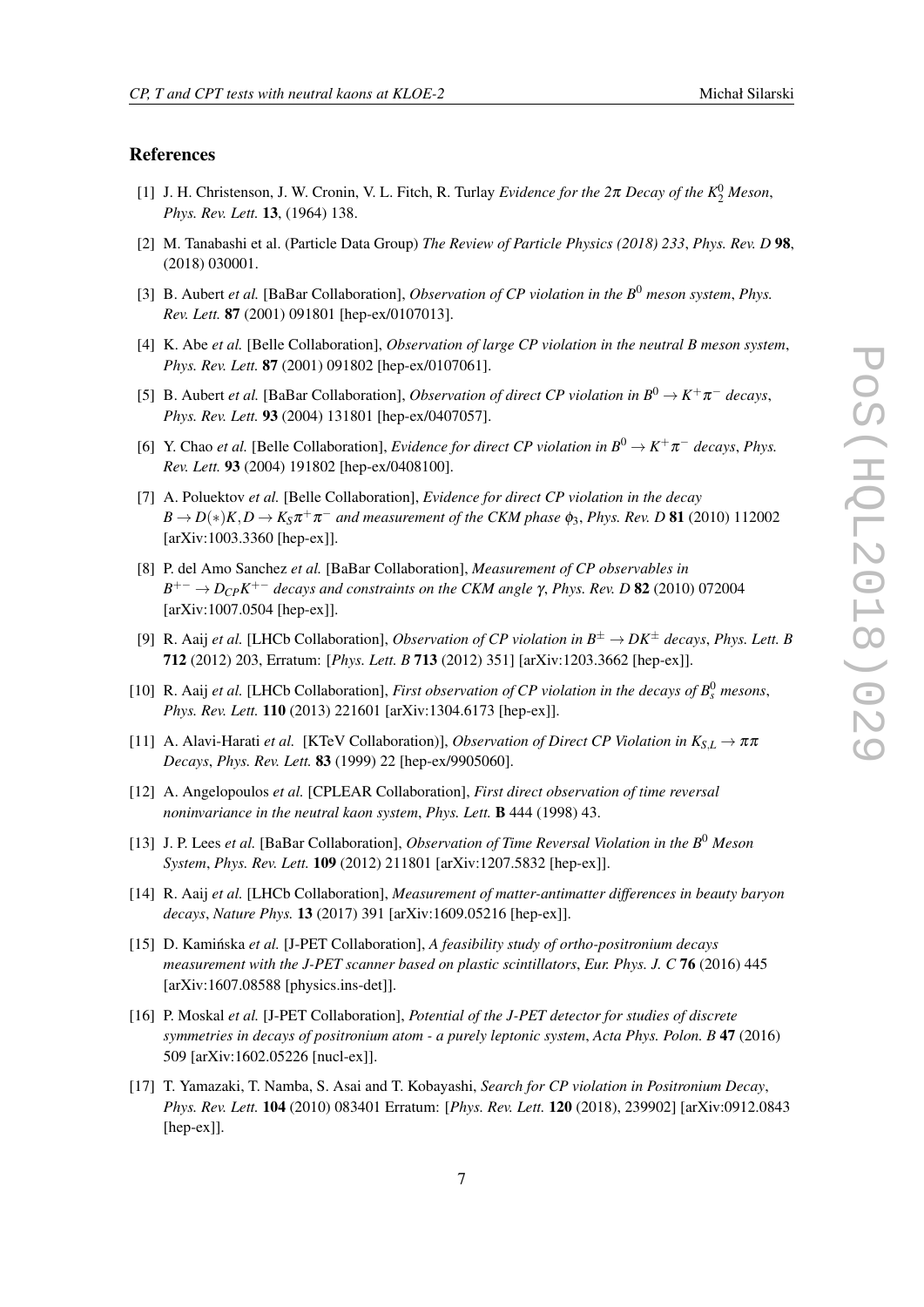- [18] K. Abe *et al.* [T2K Collaboration], *Measurement of neutrino and antineutrino oscillations by the T2K experiment including a new additional sample of* ν*<sup>e</sup> interactions at the far detector*, *Phys. Rev. D* 96 (2017) 092006 [arXiv:1707.01048 [hep-ex]].
- [19] T. Yamanaka [KOTO Collaboration], *The J-PARC KOTO experiment*, *Prog. Theor. Exp. Phys.* (2012) 02B006.
- [20] M. Mirra [NA62 Collaboration], *Results and prospects on kaon physics with the NA62 experiment at CERN*, *Nuovo Cimento C* 038 (2015) 13.
- [21] F. Bossi *et al.* [KLOE Collaboration], *Precision Kaon and Hadron Physics with KLOE*, *Riv. Nuovo Cim.* 31 (2008) 531 [arXiv:0811.1929 [hep-ex]].
- [22] F. Ambrosino *et al.* [KLOE Collaboration], *Determination of CP and CPT violation parameters in the neutral kaon system using the Bell-Steinberger relation and data from the KLOE experiment*, *JHEP* 0612 (2006) 011 [hep-ex/0610034].
- [23] D. Babusci *et al.* [KLOE Collaboration], *A new limit on the CP violating decay*  $K_S \to 3\pi^0$  *with the KLOE experiment*, *Phys. Lett. B* 723 (2013) 54 [arXiv:1301.7623 [hep-ex]].
- [24] D. Babusci *et al.* [KLOE-2 Collaboration], *Test of CPT and Lorentz symmetry in entangled neutral kaons with the KLOE experiment*, *Phys. Lett. B* 730 (2014) 89 [arXiv:1312.6818 [hep-ex]].
- [25] F. Ambrosino *et al.* [KLOE Collaboration], *First observation of quantum interference in the process*  $\phi \to K_S K_L \to \pi^+ \pi^- \pi^+ \pi^-$ : A Test of quantum mechanics and CPT symmetry, Phys. Lett. B 642 (2006) 315 [hep-ex/0607027].
- [26] A. Di Domenico *et al.* [KLOE Collaboration], *Search for CPT violation and decoherence effects in the neutral kaon system*, *J.Phys.Conf.Ser.* 171 (2009) 012008.
- [27] F. Ambrosino *et al.* [KLOE Collaboration], *Study of the branching ratio and charge asymmetry for the decay*  $K_s \rightarrow \pi e \nu$  *with the KLOE detector, Phys. Lett. B* 636 (2006) 173 [hep-ex/0601026].
- [28] A. Gallo *et al.*, *DAFNE status report*, *Conf. Proc. C* 060626 (2006) 604.
- [29] M. Adinolfi *et al.* [KLOE Collaboration], *The tracking detector of the KLOE experiment*, *Nucl. Instrum. Meth. A* 488 (2002) 51.
- [30] M. Adinolfi *et al.* [KLOE Collaboration], *The KLOE electromagnetic calorimeter*, *Nucl. Instrum. Meth. A* 482 (2002) 364.
- [31] M. Silarski *et al.* [KLOE Collaboration], *Search for the CP violating*  $K_S \to 3\pi^0$  *decay with the KLOE detector*, *J. Phys. Conf. Ser* 447 (2013) 012028.
- [32] M. Silarski *et al.* [KLOE-2 Collaboration], *Physics topics at KLOE-2*, *Hyperfine Interact.* 211 (2012) 33 [arXiv:1111.4149 [hep-ex]].
- [33] G. Amelino-Camelia *et al.* [KLOE-2 Collaboration], *Physics with the KLOE-2 experiment at the upgraded DA*Φ*NE*, *Eur. Phys. J. C* 68 (2010) 619 [arXiv:1003.3868 [hep-ex]].
- [34] A. Di Cicco and G. Morello *et al.* [KLOE-2 Collaboration], *Commissioning of the Inner Tracker of the KLOE-2 experiment*, *Acta Phys. Polon. B* 46 (2015) 73.
- [35] D. Babusci *et al.* [KLOE-2 Collaboration], *Commissioning of the new taggers of the KLOE-2 experiment*, *Acta Phys. Polon. B* 46 (2015) 81.
- [36] F. Archilli et al. [KLOE-2 Collaboration], *GammaâA Şgamma tagging system for KLOE2 experiment*, *Nucl. Instrum. Meth. A* 617 (2010) 266.